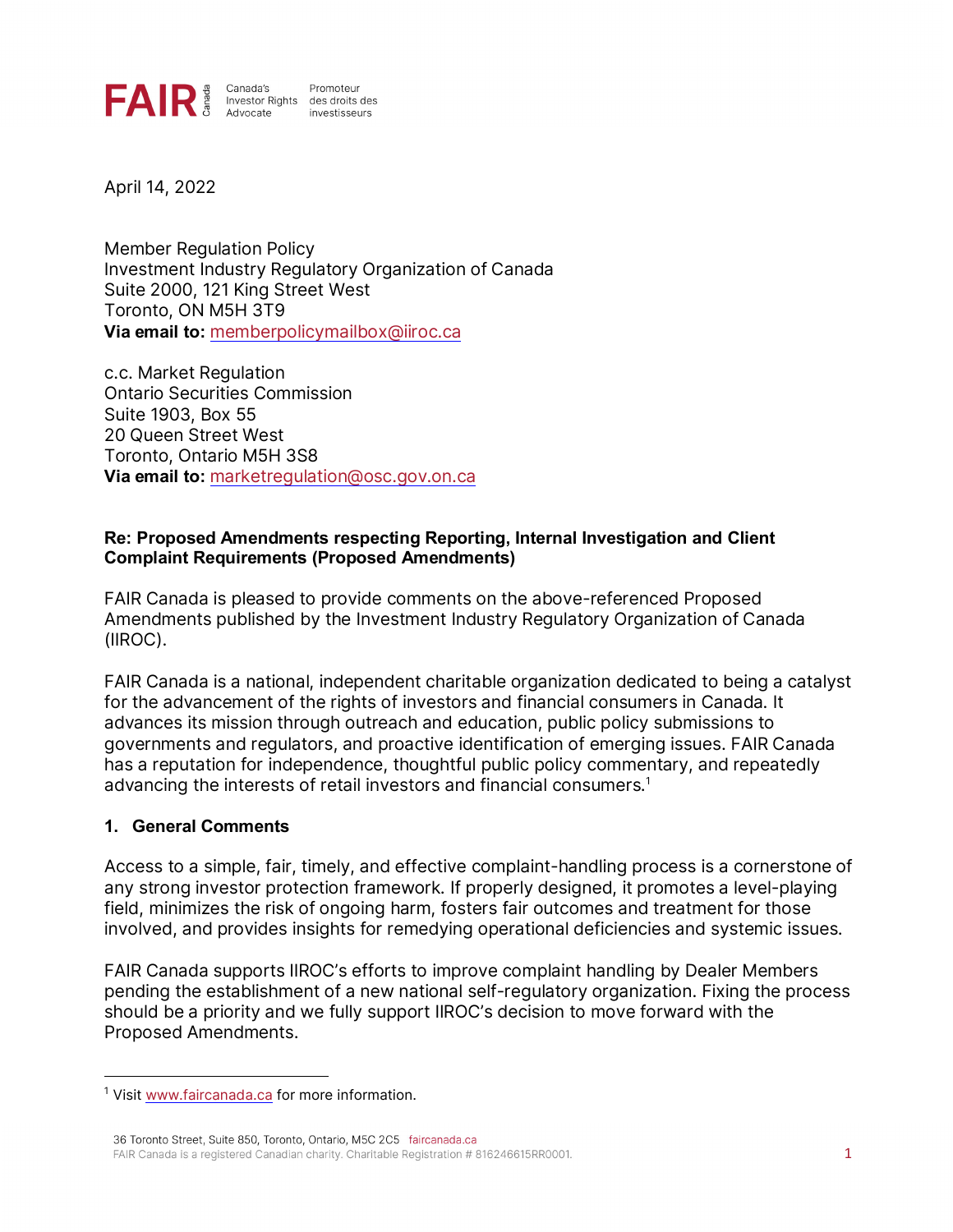In doing so, we recommend IIROC harmonize its rules with current best practices being adopted by other Canadian financial services regulatory authorities (regulators). This will help streamline and simplify the process for consumers and industry, regardless of the type of financial product involved, or where the consumer or Dealer Member is located.

The Proposed Amendments address several well-known shortcomings. These include:

- Introducing measures aimed at helping clients better understand the complaints process.
- Removing investor confusion and harm by prohibiting the use of the term "ombudsman" to describe a Dealer Member's internal dispute resolution service.
- Moving away from having different processes based solely on whether the complaint is communicated verbally or in writing.
- Prohibiting individuals who are the subject of a complaint from being involved in handling the complaint.

The Proposed Amendments, however, need to go further in several areas to meet current best practices. These include streamlining the Dealer Members' internal ombudsman processes, reducing the time for providing substantive responses to consumers, and promoting concrete action around systemic issues.

Details of our concerns and how the Proposed Amendments should be improved are provided below. We also include suggested improvements regarding the ComSet reporting and record retention requirements contemplated by the Proposed Amendments.

## **2. Complaint Handling**

## *(i) Internal Ombudsman*

Consumer advocates have repeatedly raised concerns about financial institutions that, in addition to providing complaint handling processes, promote internal ombudsmen services to their clients. [2](#page-1-0) 

The use of so-called internal ombudsman processes is potentially harmful and unfair for several reasons, including:

- The title "ombudsman" creates confusion and can mislead clients into believing the internal ombudsman process is arm's length and wholly independent of the Dealer Member.
- It obscures the fact that, 90 days after initiating their complaint, clients have the right

<span id="page-1-0"></span> $2$  To help distinguish between the complaint process and the internal ombudsman process, in these submissions we refer to the former as the "complaint-handling process," and the latter as either the "internal ombudsman", or the "internal dispute resolution service."

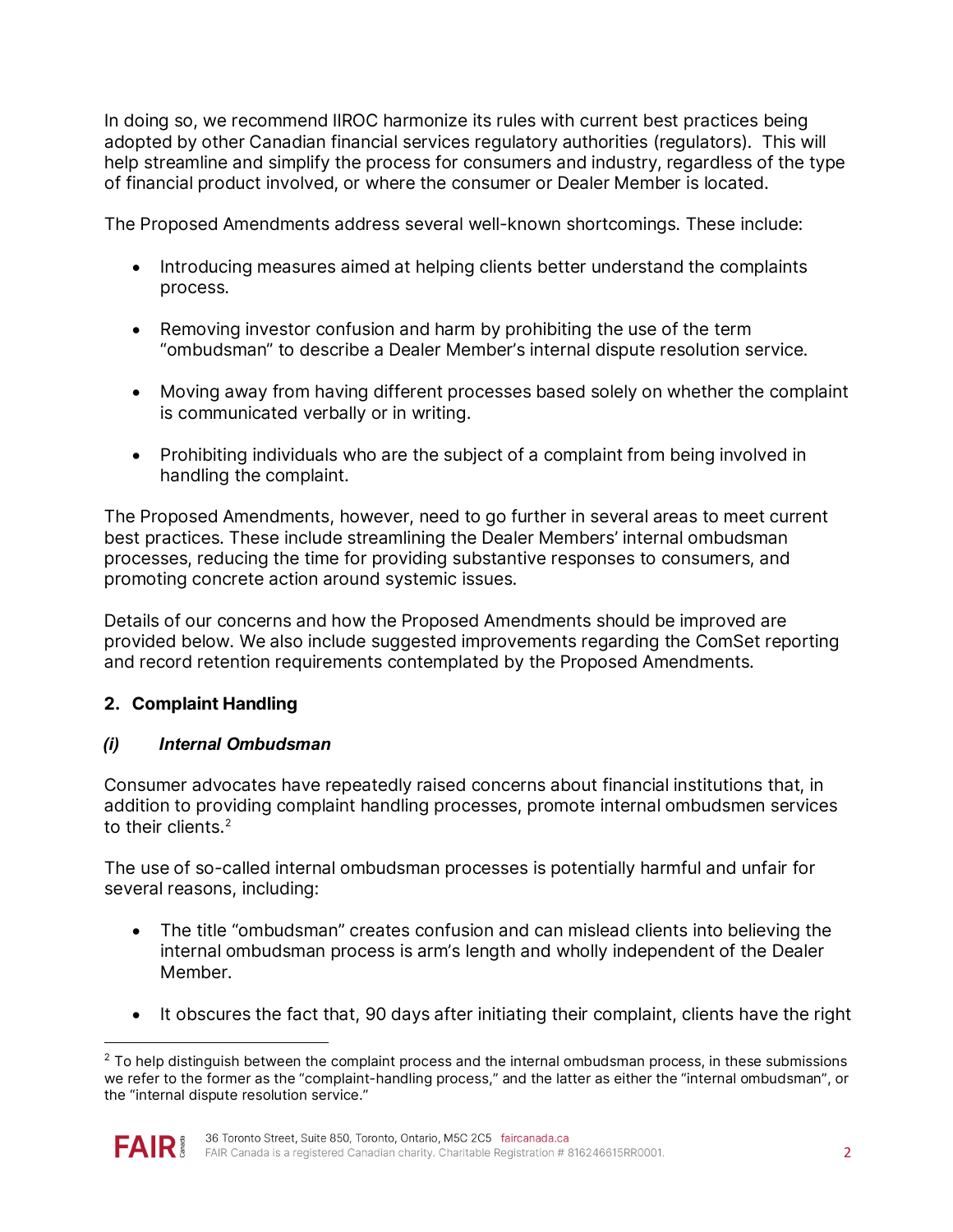to bring their complaint to the Ombudsman for Banking Services and Investments (OBSI), irrespective of whether the firm has completed its process(es) or provided a final response.

- The additional time to complete the internal ombudsman process may lead to the client missing other timelines to their detriment. For example, a client must bring any complaint to OBSI within 180 days of receiving an unsatisfactory response from the Dealer Member.
- The internal ombudsman process risks dragging out a resolution longer than warranted or necessary. This, in turn, increases the likelihood a client may simply abandon their complaint, or worse, agree to settle for less to simply put the complaint process behind them.

The Canadian Securities Administrators (CSA) described this inherent unfairness as follows:

Ultimately, investors may not be fully aware of their options or may get worn down by this extended process and abandon their claims, or settle for less than they may have obtained had they gone directly to OBSI after receiving the firm's decision concerning their complaints. The prejudice to clients is compounded by the fact that the 180-day time limit to access OBSI's services after receiving a firm's decision continues to run during the internal ombudsman process…[3](#page-2-0)

The prejudicial effect of the internal ombudsman process was also evident in the federal banking sector. Following an in-depth review of the internal complaints process at Canada's largest financial institutions, the Financial Consumer Agency of Canada (FCAC) observed:

…significant levels of attrition when consumers try to escalate their complaints further in the banks' processes. Approximately two-thirds (65%) of consumers surveyed who were not satisfied with the resolution proposed at the second level chose not to escalate their complaint to the bank's designated [internal ombudsman]. More than two-thirds (68%) of consumers surveyed whose complaints were not resolved satisfactorily by [the internal ombudsman] dropped the complaint and said they did not contact [OBSI or the ADR Chambers Banking Ombuds Office].<sup>[4](#page-2-1)</sup>

For these reasons, we welcome IIROC's efforts to try to address concerns around the use of an internal ombudsman process. In addition to prohibiting the use of misleading terms like "ombudsman" by Dealer Members, these efforts include:

• Requiring Dealer Members to tell clients that any "internal dispute resolution service" offered beyond their complaint-handling process is not independent.

<span id="page-2-1"></span><span id="page-2-0"></span><sup>&</sup>lt;sup>3</sup> [Joint CSA Staff Notice 31-351, IIROC Notice 17-0229, MFDA Bulletin #0736-M Complying with requirements](https://www.osc.ca/sites/default/files/pdfs/irps/csa_20171207_31-351_ombudsman-banking-services-investments.pdf) regarding the Ombudsman for Banking Services and Investments (December 2017), page 4. <sup>4</sup> [Industry Review: Bank Complaint Handling Procedures.](https://www.canada.ca/en/financial-consumer-agency/programs/research/banks-complaints-handling-procedures.html) FCAC (2020), page 16.

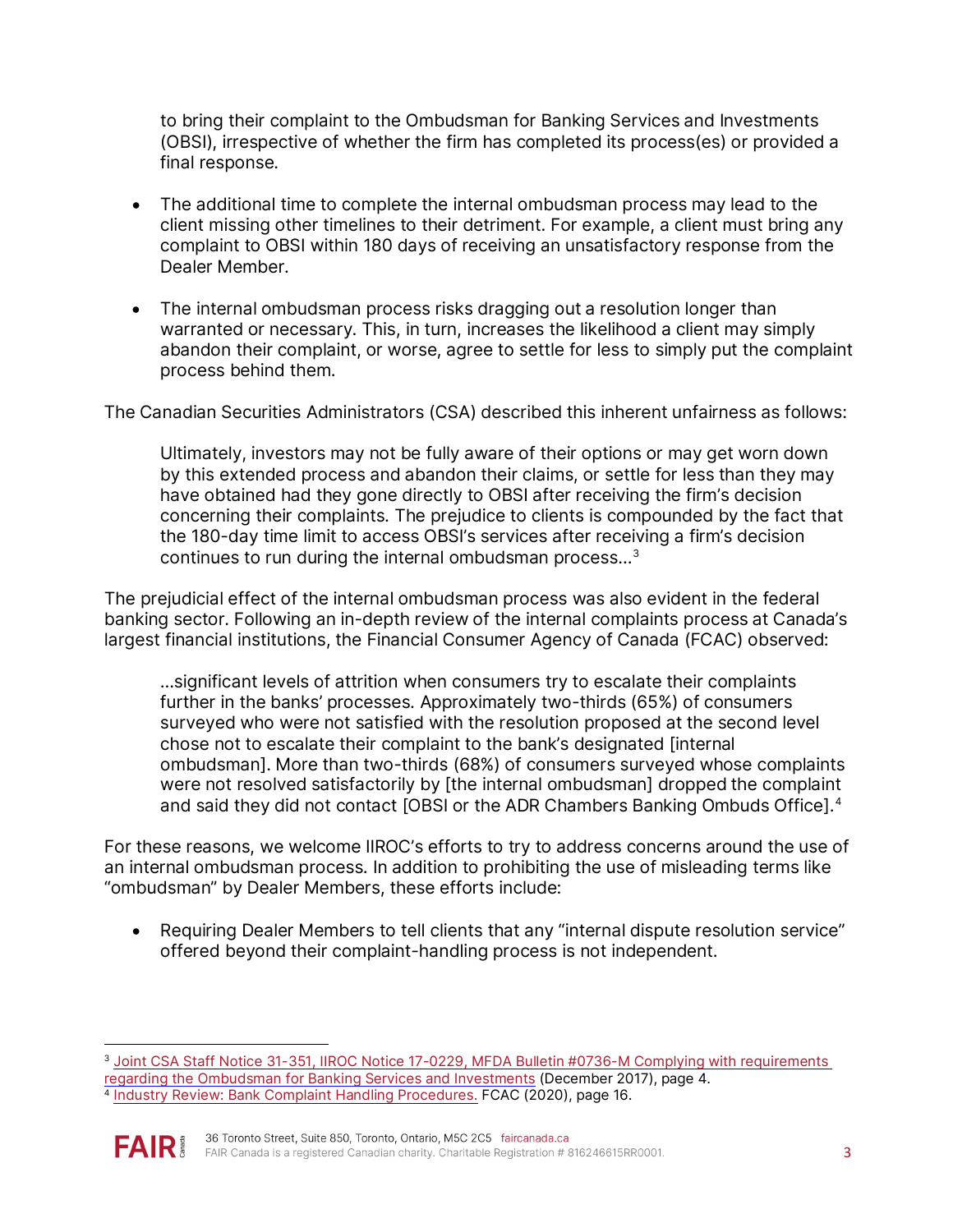- Requiring Dealer Members to inform their clients they have the right to go to OBSI if the Dealer Member has not provided its response within 90 days, or, if a response has been provided, the client remains unsatisfied.
- Requiring Dealer Members to advise clients that the use of the internal dispute resolution service is strictly voluntary.
- Requiring that any internal dispute resolution service process be completed within a new fixed 90-day timeframe.

While these are arguably improvements on the status quo, the new requirements still miss the mark. In our view, the entire process for resolving a complaint should be as streamlined as possible. We do not believe there is any need or rationale for creating two distinct processes—one for the firm's complaint handling process, and another for an internal dispute resolution service—with two separate 90-day timelines (or 180 days in total).

To effectively address the inherent unfairness of the internal ombudsman process, we strongly recommend that IIROC:

- Establish a single, fixed period for Dealer Members to deal with a complaint; and
- Set that fixed period at 60 days.

In addition to promoting fair outcomes, this approach would reflect best practices being adopted by the Federal Government under the Bank Act, and by the Autorité des marchés financiers (AMF) in draft regulations (herein referred to as the draft AMF regulation).[5](#page-3-0) 

As highlighted in the table below, these best practices include more responsive timelines. They also streamline the process by requiring the client be provided with a final response within those timelines, irrespective of how many internal complaint-handling layers or dispute resolution processes the banks or investment firms may want to create.

|                                                                  | <b>Bank Act</b> | <b>Draft AMF Regulation</b> |
|------------------------------------------------------------------|-----------------|-----------------------------|
| Timeline to deliver final/substantive<br>response to complainant | 56 days $6$     | 60 days                     |
| Separate timeline for internal<br>ombudsman service?             | No <sup>7</sup> | No.                         |

While some may argue that moving to a 60-day timeline is not possible, other jurisdictions have been able to implement them successfully. In the United Kingdom, for example,

<span id="page-3-2"></span>banks' internal ombudsman processes. See the [FCAC review of bank internal complaints processes,](https://www.canada.ca/content/dam/fcac-acfc/documents/programs/research-surveys-studies-reports/banks-complaints-handling-procedures.pdf) pages 21 and 22.



<span id="page-3-0"></span><sup>&</sup>lt;sup>5</sup> Draft Regulation respecting [complaint processing and dispute resolution in the financial sector,](https://lautorite.qc.ca/en/general-public/media-centre/news/fiche-dactualites/amf-publishes-draft-regulation-for-comment) published by the AMF on September 9, 2021.

<span id="page-3-1"></span><sup>6</sup> The 56-day limit for banks replaces the previous 90-day limit by virtue of s. 14 of the ne[w Financial Consumer](https://laws-lois.justice.gc.ca/eng/regulations/SOR-2021-181/index.html)  <u>Protection Framework Regulations</u>.<br><sup>7</sup> The FCAC specifically notes that the requirement to provide a resolution within 90 days included completion of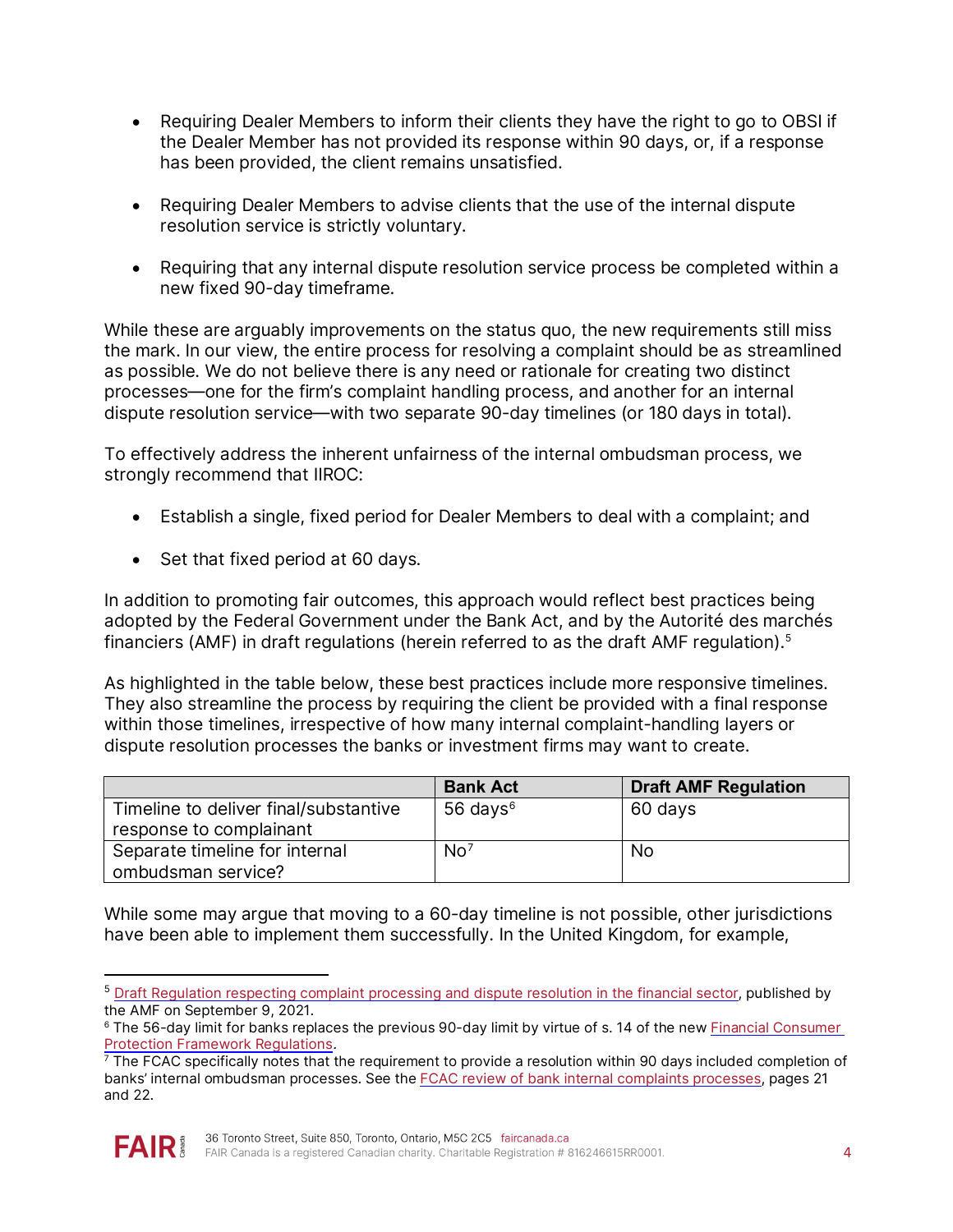financial institutions have 56 days to respond to complaints. In Australia, financial institutions have 30 days to respond.<sup>8</sup> Clearly, there is room to improve the timelines for complaint handling in Canada.

As a public interest regulator, we believe IIROC can and should strive for best-in-class solutions that promote better outcomes for investors. In our view, if a dealer or adviser registered in Quebec can resolve a complaint within 60 days or less, there is no reason why their counterparts across Canada cannot do the same.

### *(ii) Systemic Issues Require Concrete Action*

The Proposed Amendments also include several new requirements regarding the handling of potential "systemic issues" identified through complaints. We support the requirement that Dealer Members should turn their minds to potential issues that could have an impact on other clients or raise systemic issues.

We are concerned, however, that the new wording highlighted below in red does not go far enough:

(ii) ascertain the scope and severity of client detriment that might have arisen, (iii) consider whether it is fair and reasonable for the Dealer Member to undertake proactively a redress or remediation exercise, and

(iv) ensure recommendations to remedy the problem are submitted to the appropriate management level.

Our concern is that the drafting falls short of requiring concrete action from Dealer Members. As drafted, Dealer Members are simply required to "consider" and "recommend" taking steps to remediate clients. To effectively address and prevent further client harm, Dealer Members should have a positive obligation to remediate problems where client detriment is identified.

To address this shortcoming, we suggest the following edits:

Dealer Members must:

(ii) ascertain the scope and severity of client detriment that might have arisen, and (iii) consider whether it is fair and reasonable for the Dealer Member to undertake proactively measures to remedy the problem, including a fair and reasonable redress or remediation exercise for all affected clients. and

(iv) ensure recommendations to remedy the problem are submitted to the appropriate management level.

<span id="page-4-0"></span><sup>&</sup>lt;sup>8</sup> As of October 2021, Australia moved from a 45-day final response timeframe to a 30-day requirement, per [Regulatory Guide 271 – Internal Dispute Resolution](https://download.asic.gov.au/media/3olo5aq5/rg271-published-2-september-2021.pdf) (RG 271.56). In the UK, a 56-day rule applies per the FCA [Handbook, DISP 1.62.](https://www.handbook.fca.org.uk/handbook/DISP/1/6.html)

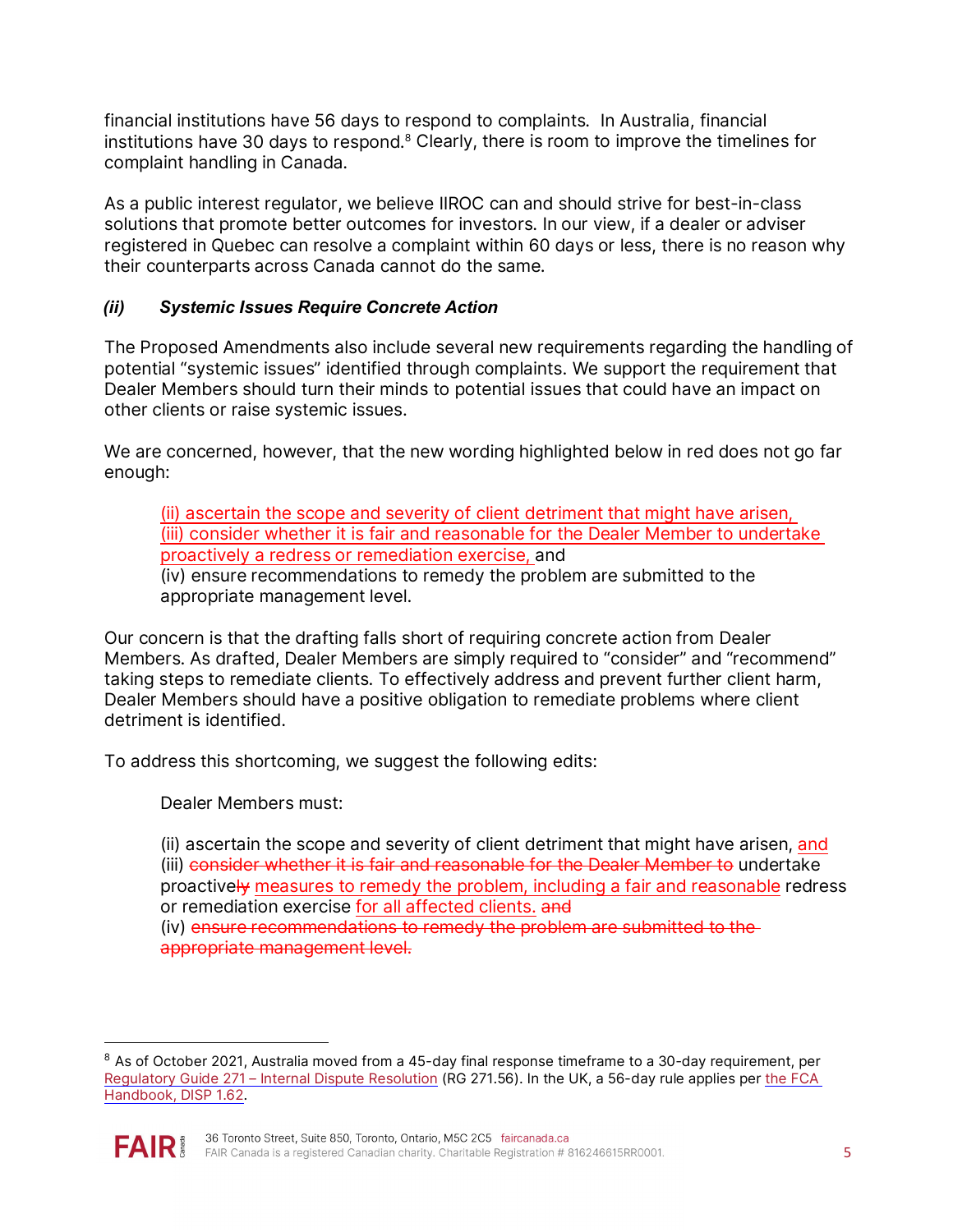We would also refer IIROC to the following two examples of more definitive language on how firms should handle systemic issues. The first example is provided by the FCAC:

Where a recurring or systemic issue has been identified, complaint-handling Policies and Procedures should ensure that the Bank provides redress and reimbursement to all affected Consumers.<sup>9</sup>

The second example comes from the draft AMF regulation:

The complaint processing and dispute resolution policy must provide that the reasons supporting a complaint will be analyzed to determine whether they may have repercussions for other persons who are members of the financial intermediary's clientele and to take measures to remedy them, if necessary. $^{\rm 10}$  $^{\rm 10}$  $^{\rm 10}$ 

We recommend that IIROC look to these examples, or our suggested revisions, to ensure the Rules clearly require Dealer Members to act on systemic issues. Such action must effectively remediate both the underlying causes of the issue and all clients impacted by it.

### *(iii) The "Serious Client-Related Misconduct" Threshold*

Under the Proposed Amendments, Part E of Rule 3700 contemplates two basic situations. One involves what could be called "non-serious" matters. In this situation, a Dealer Member would only need to comply with the provisions in section 3750. These include documenting and responding to each complaint in a manner that a reasonable client would consider effective, fair, and expeditious.

For those complaints involving "serious client-related misconduct", Dealer Members would also be required to comply with sections 3751 to 3759.

What constitutes "serious client-related misconduct" is based on a definition of "serious misconduct." The definition of serious misconduct includes "[a]ny activity which creates a reasonable risk of material harm to a client or the capital markets, including but not limited to…" A long list of specific types of misconduct is then enumerated. Any conduct in that list is deemed to be serious.

In contrast, no distinction is drawn between "serious client-related misconduct" from other misconduct under the existing rules. Rather, a client today must simply allege misconduct to trigger the full scope of complaints requirements set out in Part E of the rule.

We understand that the change was introduced to reduce the burden on Dealer Members from being bound by all Part E requirements in cases involving more trivial or less significant complaints. While appreciative and supportive of this consideration, our concern is that the new approach creates a subjective threshold for determining which complaints get the full benefit of the enhanced complaint-handling requirements.

<span id="page-5-1"></span> $10$  Section 10 of the draft AMF regulation.



<span id="page-5-0"></span><sup>&</sup>lt;sup>9</sup> Section 24[, FCAC Guideline on Complaint-Handling Procedures for Banks and Authorized Foreign Banks](https://www.canada.ca/en/financial-consumer-agency/services/industry/commissioner-guidance/complaint-handling-procedures-banks.html#toc8) (January 2022).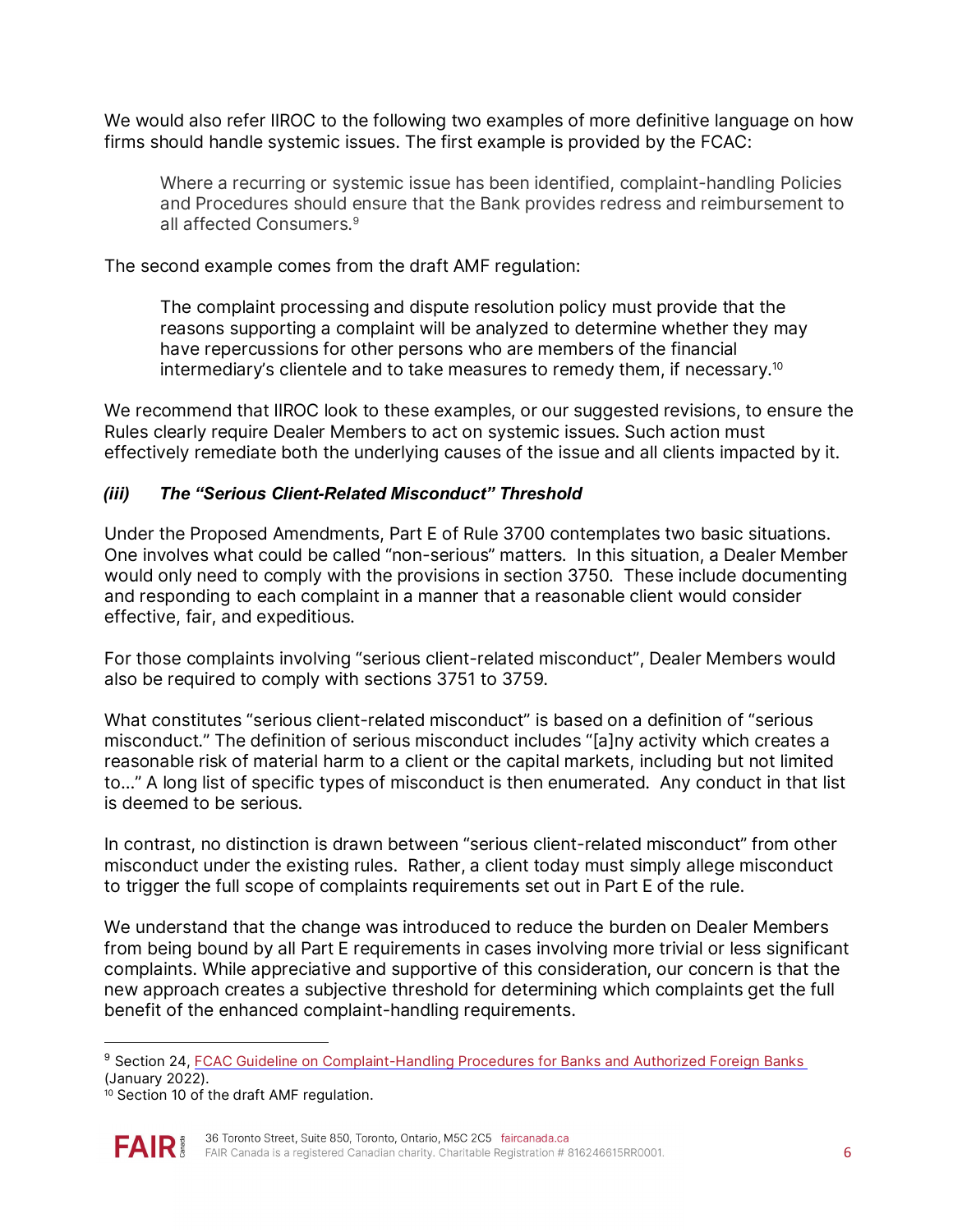Given that determining what is material is in the eye of the beholder, there is a risk of different outcomes depending on which Dealer Member is making that determination—what might be viewed as material by one may be viewed as immaterial by another. This determination of what is material may also conflict with the client's own view and personal situation.

To promote consistency in outcomes and avoid valid complaints from falling through the cracks, we would recommend a different approach to filter out less serious complaints.

In our view, rather than introducing a subjective materiality threshold, we recommend adopting the approach proposed by the AMF. Under the draft AMF regulation, the distinction is based on whether a complaint can be handled quickly versus complaints that require more time to address.

Broadly speaking, the draft AMF regulation contemplates three scenarios, each with escalating complaint-handling requirements.

Under the first scenario, any complaint that can be resolved at the time they are expressed by the client is specifically excluded from the process.<sup>[11](#page-6-0)</sup> Under the second scenario, any complaint that can be resolved within 10 days is subject to a simplified and less onerous set of requirements. In these situations, the Dealer Member will only need to send the client a notice confirming receipt of the complaint and that it was resolved.

For complaints involving situations that cannot be resolved within 10 days, the Dealer Member would be required to follow the more detailed and comprehensive complaint handling requirements.

The advantage of the AMF approach is that it removes reliance on each Dealer Member's subjective determination of what is material misconduct. An additional benefit is that it creates an incentive for Dealer Members to resolve matters in a timely manner to benefit from the simplified process. We believe this creates a better dynamic and removes concerns with inconsistency in how the rules are applied.

### *(iv) Improving Accessibility*

The Proposed Amendments require acknowledgement and substantive response letters to complainants to be drafted in plain language and "in a format readily accessible and understandable by that complainant."

The Consultation Notice implies that this might require communicating with a complainant in a language other than English or French, if a Dealer Member has been servicing that client in that other language. We would encourage IIROC to reflect this expectation in its planned updated guidance that will accompany the finalized Rules.

<sup>[</sup>The definition of "complaint"] excludes dissatisfactions or reproaches that can be resolved at the time they are expressed by the consumer (e.g., when a consumer calls the financial institution's… client service department with a reproach and the reproach is addressed to the consumer's satisfaction during the call).



<span id="page-6-0"></span> $11$  As per the Notice that accompanies the draft AMF regulation: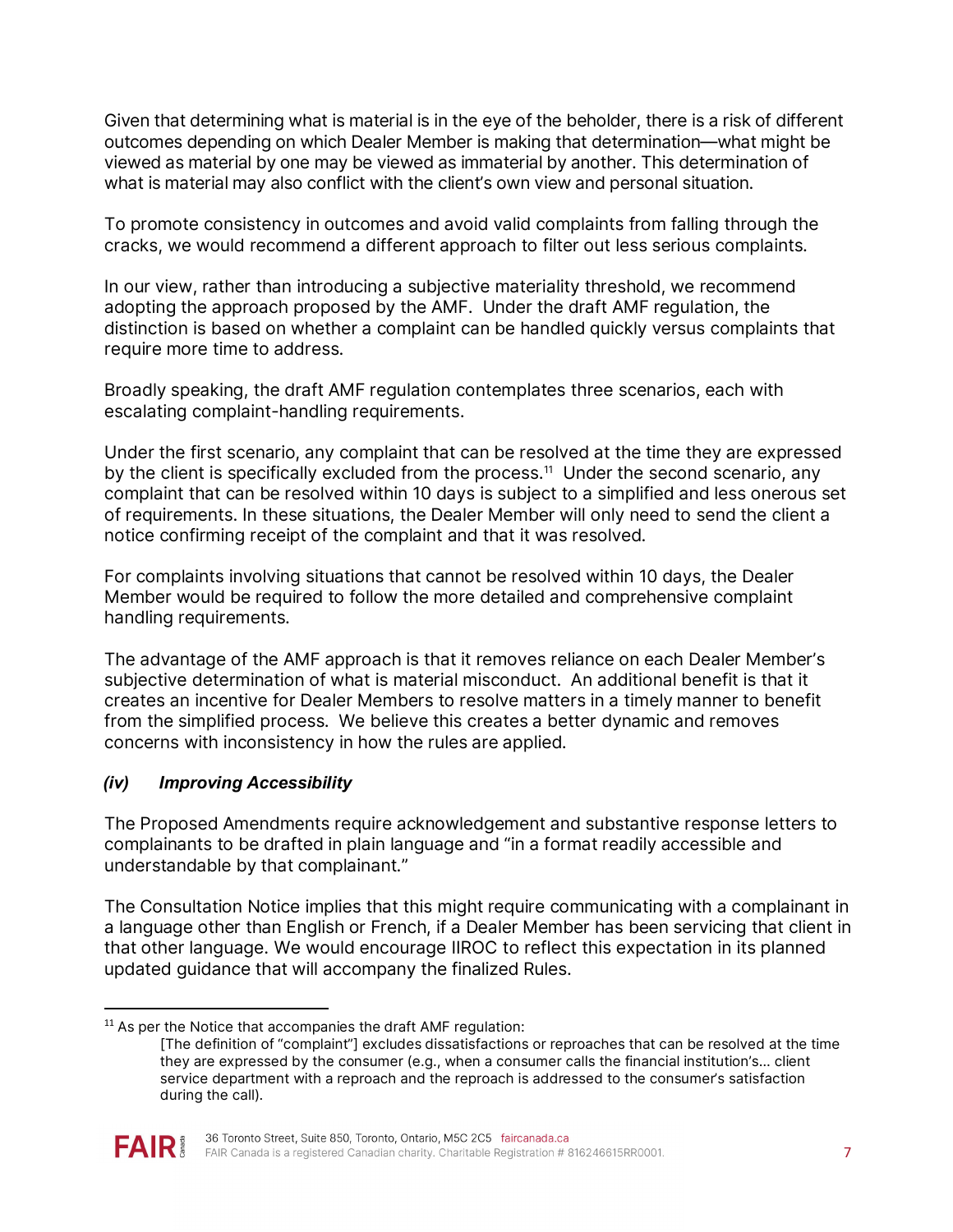In addition, we recommend that Dealer Members be required to offer assistance to complainants in raising their complaint.

Requiring assistance to be provided is a key step forward in promoting effective complaint handling. This is because most consumers have little experience interacting with the system. This contrasts with Dealer Members, which build up institutional knowledge and expertise over time, and have far greater resources at their disposal. We consider this assistance a critical tool in leveling the playing field between the firm and the client.

Adding an assistance requirement would also align the Proposed Amendments with the draft AMF regulation, which will require firms to provide a complaint-drafting assistance service to any person expressing a need for it. We encourage IIROC to include a similar provision. In our view, the assistance should be offered up front to any clients, as opposed to just those who might request assistance.

## *(v) Providing Information to OBSI*

Currently, we understand that OBSI experiences some delays in getting all the information it needs to be able to begin its investigation. This then leads to further and undesirable delays in resolving complaints between the Dealer Member and their clients.<sup>[12](#page-7-0)</sup>

This issue was highlighted by the FCAC in its 2020 review of Canada's External Complaints Bodies (ECBs) with respect to banking complaints:

The lengthy delays before beginning investigations appear to be caused mainly by inefficient transfers of information from banks to the ECBs. FCAC found that it takes OBSI approximately 25 days and ADRBO 27 days to assemble the required information. Banks do not appear to send comprehensive information about complaints in response to initial requests from the ECBs. FCAC observed ECBs making a number of follow-up requests in an effort to acquire all of the relevant information.[13](#page-7-1)

While the Proposed Amendments contemplate changes to Rule 9504 regarding the information Dealer Members must provide to OBSI, it does not impose any timeframe.

To ensure there are no concerns with the transfer of relevant information between Dealer Members and OBSI, we recommend that Rule 9504 be further revised to require that any request for information or records be delivered to OBSI on a timely basis or without undue delay.

# *(vi) Deletion of the "Balanced Approach" Complaint-Handling Standard*

The Proposed Amendments will remove the requirement for Dealers to handle complaints in a balanced manner. This change is explained as follows in the Consultation Notice:

<span id="page-7-1"></span><sup>&</sup>lt;sup>13</sup> Industry Review: Bank Complaint Handling Procedures. FCAC (2020), page 11.



<span id="page-7-0"></span><sup>&</sup>lt;sup>12</sup> See [OBSI's 2021 Annual Report,](https://www.obsi.ca/en/news-and-publications/resources/AnnualReports-English/Annual-Report-2021---EN.pdf) page 39.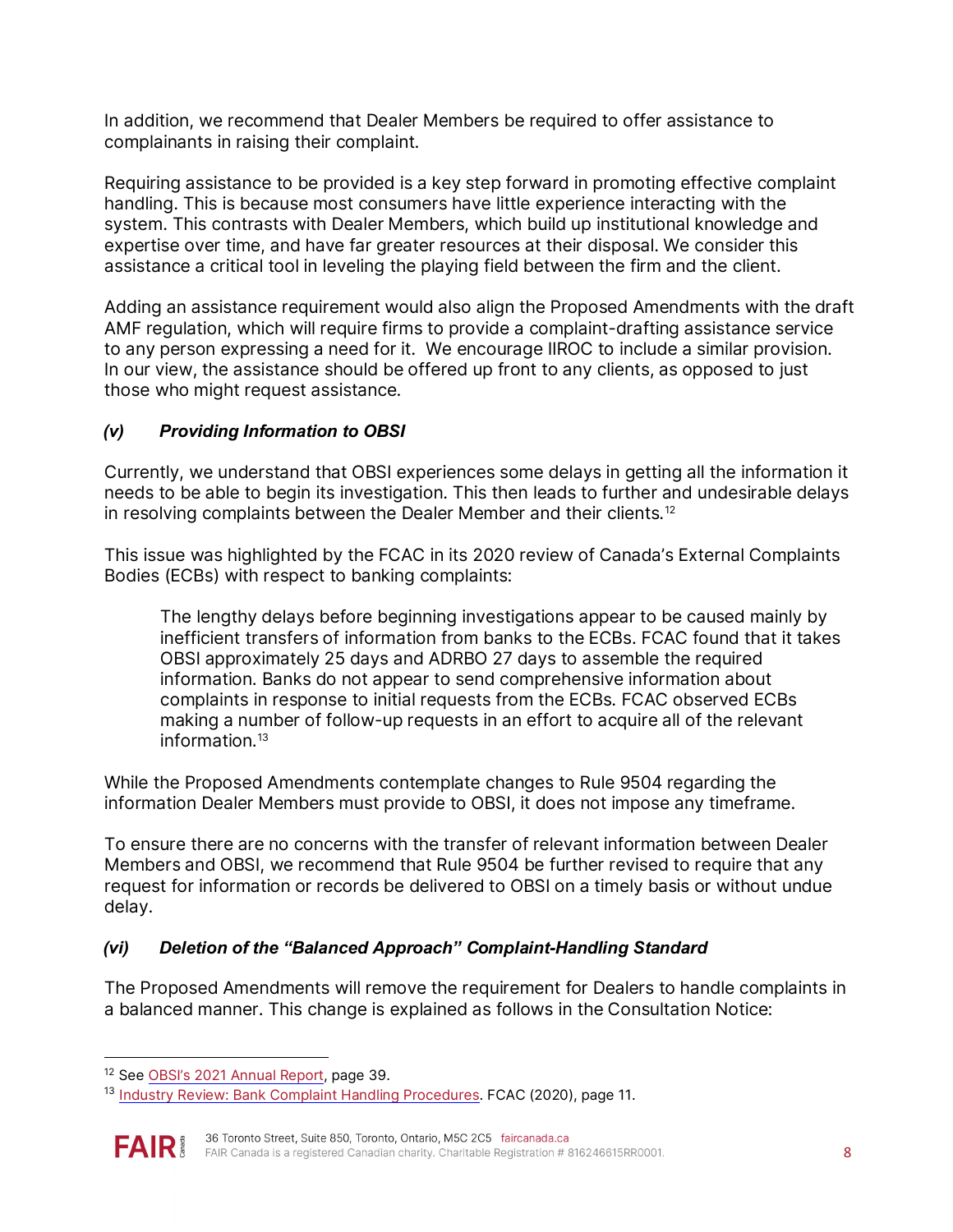We determined this was inconsistent with the Dealer's and Approved Person's obligation to put the client's interests first when managing conflicts of interest, as this provision does not require Dealers to put the client's interests ahead of their interests or their Approved Persons' and employees' interests.

However, we note the Canadian Securities Administrators (CSA) makes it clear that the complaint system should allow for objective factual investigations and analysis, and that registered firms "should take a balanced approach to the gathering of facts that objectively considers the interests of, the complainant, the registered representative, and the firm."[14](#page-8-0)

Accordingly, we are unclear on the need to remove the reference from IIROC's rules.<sup>[15](#page-8-1)</sup> In our view, we do not see a conflict between regulatory expectations for complaint handling and those for resolving conflicts of interest – they involve distinct and different contexts.

### *(vii) The Designated Complaints Officer*

We recommend adding clearer requirements to promote the independence and objectivity of the Designated Complaints Officer (DCO). This could be achieved by requiring Dealer Members to include provisions in their complaint-handling policies that enable the DCO to act independently and to avoid situations in which they would be in a conflict of interest.<sup>16</sup>

This change would help ensure that responsible staff address complaints based on their merits, as opposed to staff's or the Dealer Member's self-interest. Stated differently, the Dealer Member's policies should empower responsible staff to "do the right thing" when dealing with complaints, even if it might not be welcomed by some.

In addition, it could help insulate staff from internal recrimination, or from feeling they might be disadvantaged from a career perspective.

## **3. The Updated Guidance**

We note that IIROC plans to issue updated guidance together with the final version of the Proposed Amendments. We anticipate that this update will include many key substantive changes to the existing IIROC guidance, which has not been updated since 2009.[17](#page-8-3) Given its significance and the fact that updates may be extensive, proposed draft guidance should be subject to stakeholder review and commentary prior to completion.

<span id="page-8-3"></span><sup>&</sup>lt;sup>17</sup> [Client Complaint Handling Rule and Guidance Note](https://www.iiroc.ca/news-and-publications/notices-and-guidance/client-complaint-handling-rule-and-guidance-note-and-amendments-dealer-member-rules-19-37-and-2500-0) (December 21, 2009).



<span id="page-8-0"></span><sup>&</sup>lt;sup>14</sup> See section 13.15 of Companion Policy 31-103 CP Registration Reguirements, Exemptions and Ongoing [Registrant Obligations](https://www.bcsc.bc.ca/-/media/PWS/New-Resources/Securities-Law/Instruments-and-Policies/Policy-3/31103-CP-December-31-2021.pdf), page 66.

<span id="page-8-1"></span> $15$  Currently, subparagraph (2)(vi) of section 3723 states: "a balanced approach to dealing with complaints that objectively considers the interests of the complainant, the Dealer Member, including the employees, Approved Persons or other relevant parties." The Proposed Amendments will remove this subparagraph from the renumbered section 3753.

<span id="page-8-2"></span> $16$  The requirement could be included in the proposed new section 3752 (currently section 3722).